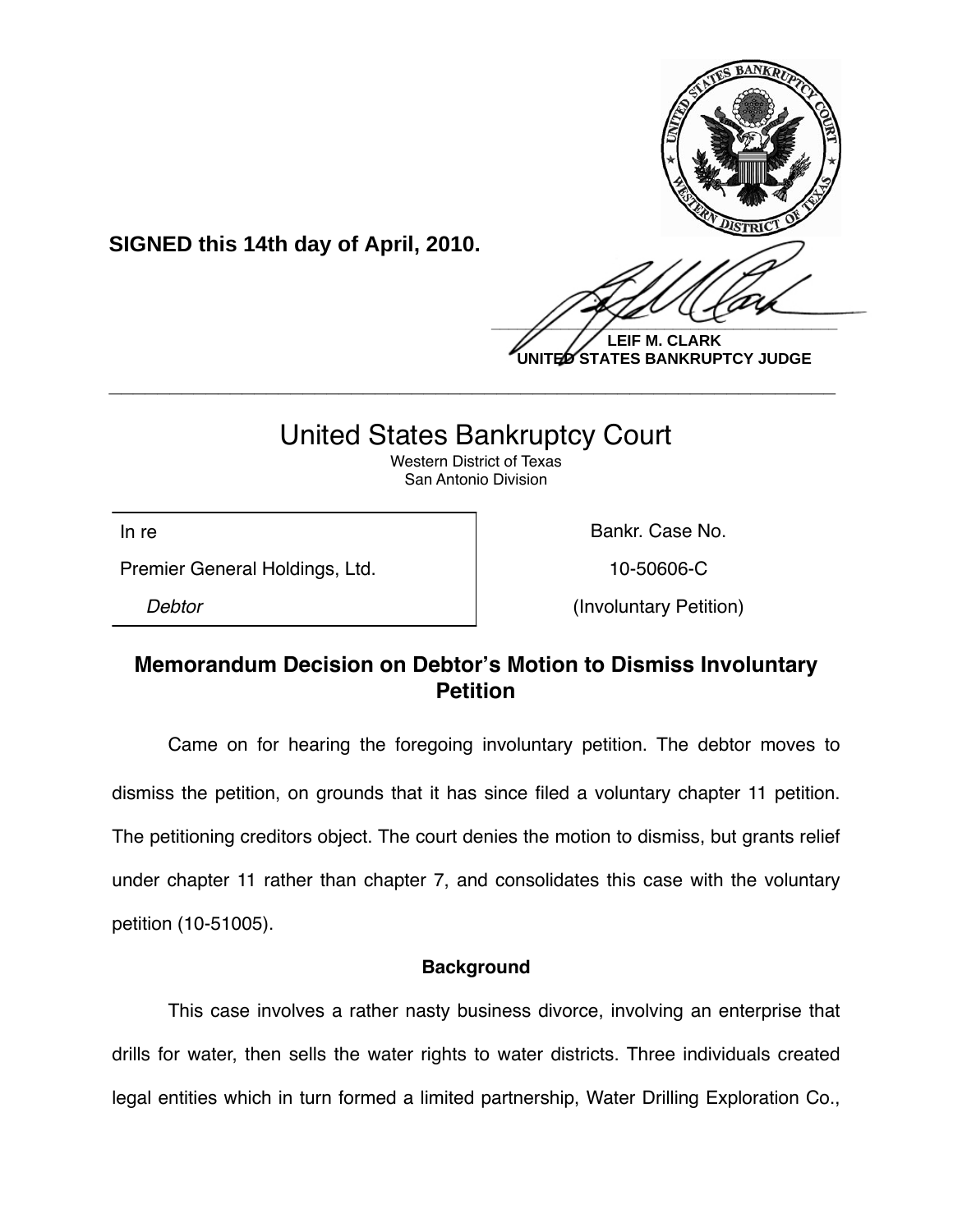LLP (WECO). The three individuals were also joint owners of WAD, Inc., the general partner of WECO. One of the three individuals, Dean Davenport, along with his "legal entity," Dillon Water Resources, LP, brought a lawsuit against the other two individuals and their legal entities in state court, contending that the other two were fraudulently forcing him out. The defendants were Mark Wynne and his legal entity, Premier General Holdings, Ltd. (this debtor), and James Allen and his legal entity, J. Allen Family Partners, Ltd. After a jury trial, a verdict was returned against the defendants, awarding judgment for conspiracy, fraud, and other claims, in the amount of \$59,934,033.34.

After trial, there were a series of motions seeking to reverse the judgment, or to stay its entry. Meanwhile, Davenport and Dillon settled with Allen and his limited partnership, leaving only Wynne and Premier. The settlement allowed Davenport to obtain control over WECO. According to Davenport, Wynne had been using WECO to pay for his attorneys' fees in the state court litigation. Davenport got the state court to appoint a receiver for WECO. The receiver, Randolph N. Osherow, is currently in possession of the funds of that entity (which is still operating).

Then Davenport and Dillon brought an involuntary petition against Premier. *See*  Premier General Holdings, Ltd., Bankr. Case No. 09-52657-C. The petition was dismissed after trial, based solely on the court's conclusion that the petitioning creditors did not yet have a claim that was not in *bona fide* dispute. Because of a legal technicality, their judgment against Premier was not yet "final" and thus beyond dispute. The court expressly found that, but for that technicality, the petition was in all other respects sustainable. A later motion for fees and damages under section 303(i) was settled after hearing and before a ruling.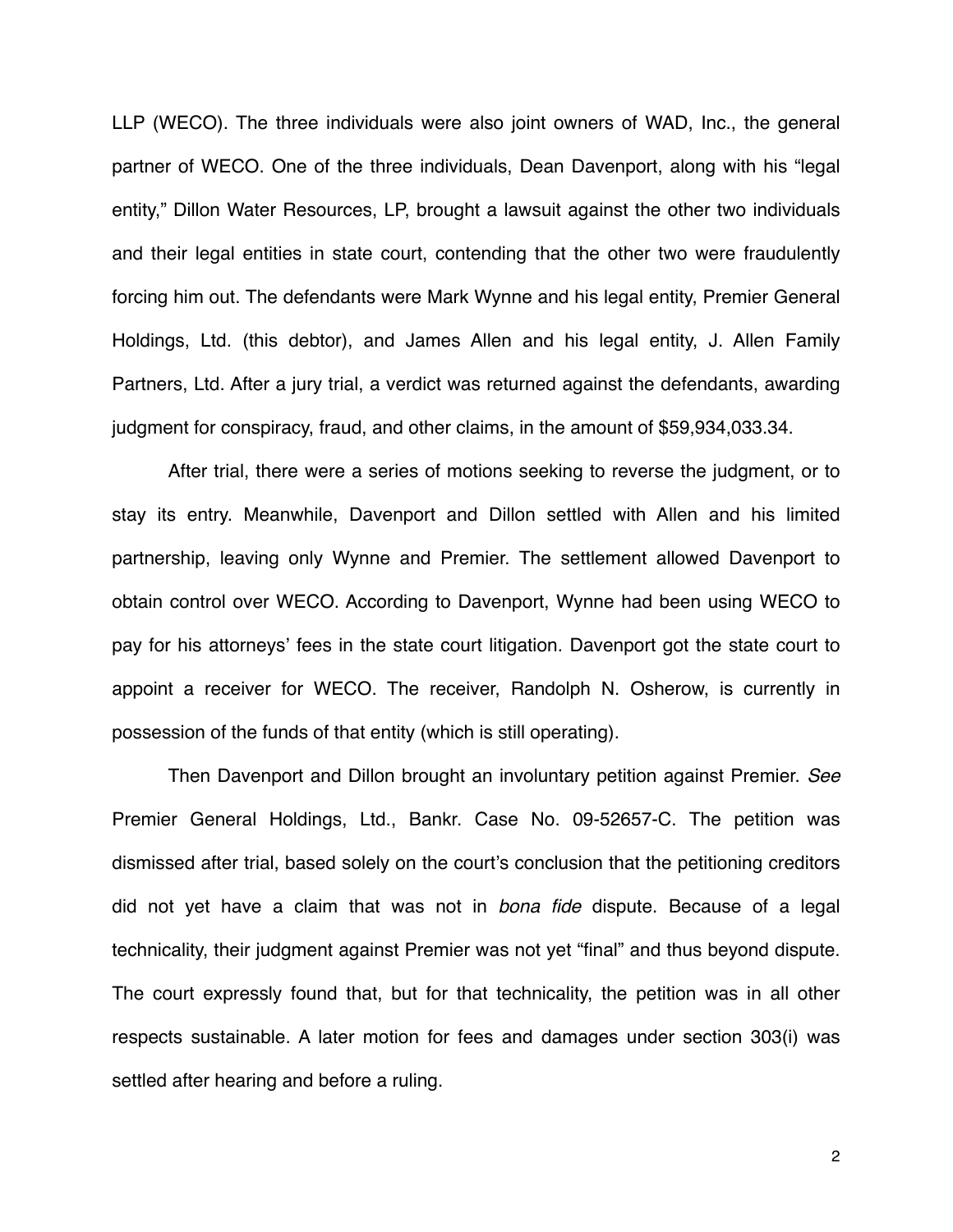The machinations in state court proceeded. At a point when the judgment of Dillon and Davenport against Wynne and Premier became final, Dillon and Davenport filed a *new* involuntary petition, seeking to place Premier into a chapter 7 case. The new petition was filed February 19, 2010, bearing case number 10-50606. On March 17, 2010, Premier filed its own voluntary petition under *chapter 11*, bearing case number 10-51005-C. It then filed a response to the involuntary petition, claiming that it should be dismissed because the filing of the voluntary petition rendered relief in the involuntary action essentially moot. The petitioning creditors counter that Premier is a bad actor, as confirmed by the now final verdict of the state court jury, and should not be permitted to be a debtor in possession (there is a fear that Premier will demand that Osherow turn over to the Premier estate the funds he is currently holding as receiver for WECO). They also note that there is 26 days' difference between the filing dates of the two cases, and the dismissal of the first filed involuntary would move the look back date, for purposes of chapter 5 avoidance actions, forward by that number of days, such that some transfers might no longer be avoidable. The petitioning creditors insist that the court enter an order for relief in this case.

#### **Analysis**

Involuntary petitions can pose difficult procedural problems. They are neither adversary proceedings nor contested matters as such, resulting in the oddity that some, but not all, of the Part VII rules apply to the disposition of involuntary petitions. *See* Fed.R.Bankr.P. 1018; *see also* Advisory Committee Note (1983), *reprinted in* Norton Bankr. L. & Pract. 3d, Norton Bankruptcy Rules (pamphl. ed.), at 16 (Thomson West 2009-2010). Counterclaims are not permitted, *see* Fed.R.Bankr.P. 1011(d), yet the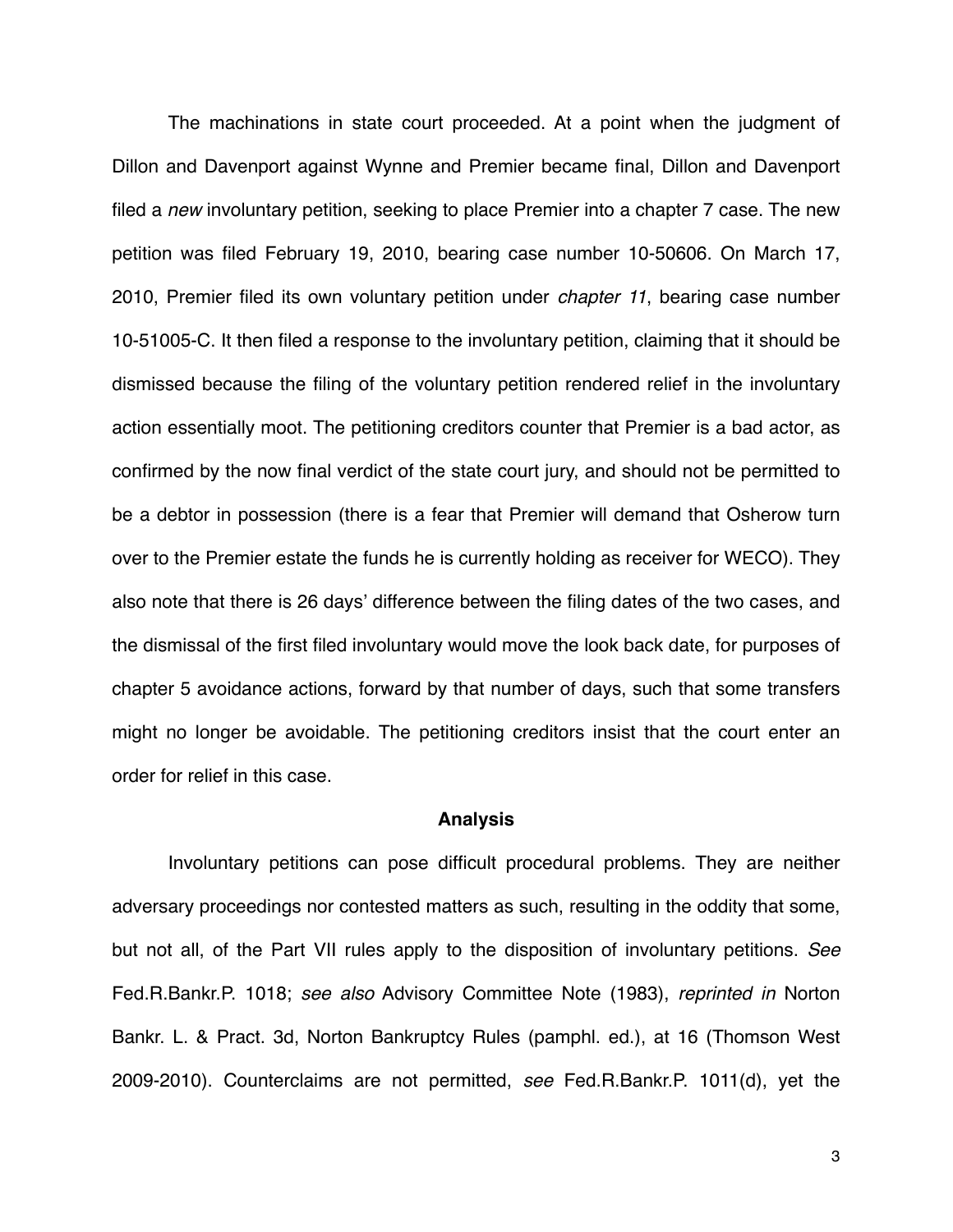debtor is entitled to seek damages in the event the petitioning creditors lose. *See* 11 U.S.C. §303(i). If the petitioning creditors *do* lose, the court enters an order *dismissing* the case, yet relief under section 303(i) does not even mature until such time as the debtor wins, creating the odd anomaly of a court hearing a matter in a case that has already been dismissed.

Another difficult issue with which some courts have wrestled involves the issue presented here. What should a court do with an involuntary petition when a later voluntary petition is filed? Should the first case be dismissed, losing the earlier case filing date? Should an order for relief be entered in the first case and the second case dismissed? If so, under which chapter should the remaining case be pending? And what is the impact of consolidating the two cases under Rule 1015?

There are only a few published decisions that grapple directly with these issues. One is a district court case from the Eastern District of Pennsylvania, *In re Descorp, Inc.*, 1992 U.S. Lexis 1835 (E.D.Pa. 1992). There, an involuntary chapter 7 petition was filed, followed shortly by a voluntary chapter 11 petition. The bankruptcy court first stayed the voluntary case, then later vacated that stay, and dismissed the involuntary petition as moot. After the appeal, the chapter 11 was converted to chapter 7, and the debtor voluntarily agreed to use the date of the dismissed involuntary as the filing date for the converted voluntary case.

On appeal, the petitioning creditors claimed prejudice, noting that they had lost the earlier commencement date as a result of the dismissal of the involuntary. The district court said that this issue was rendered moot by the debtor's agreeing to use the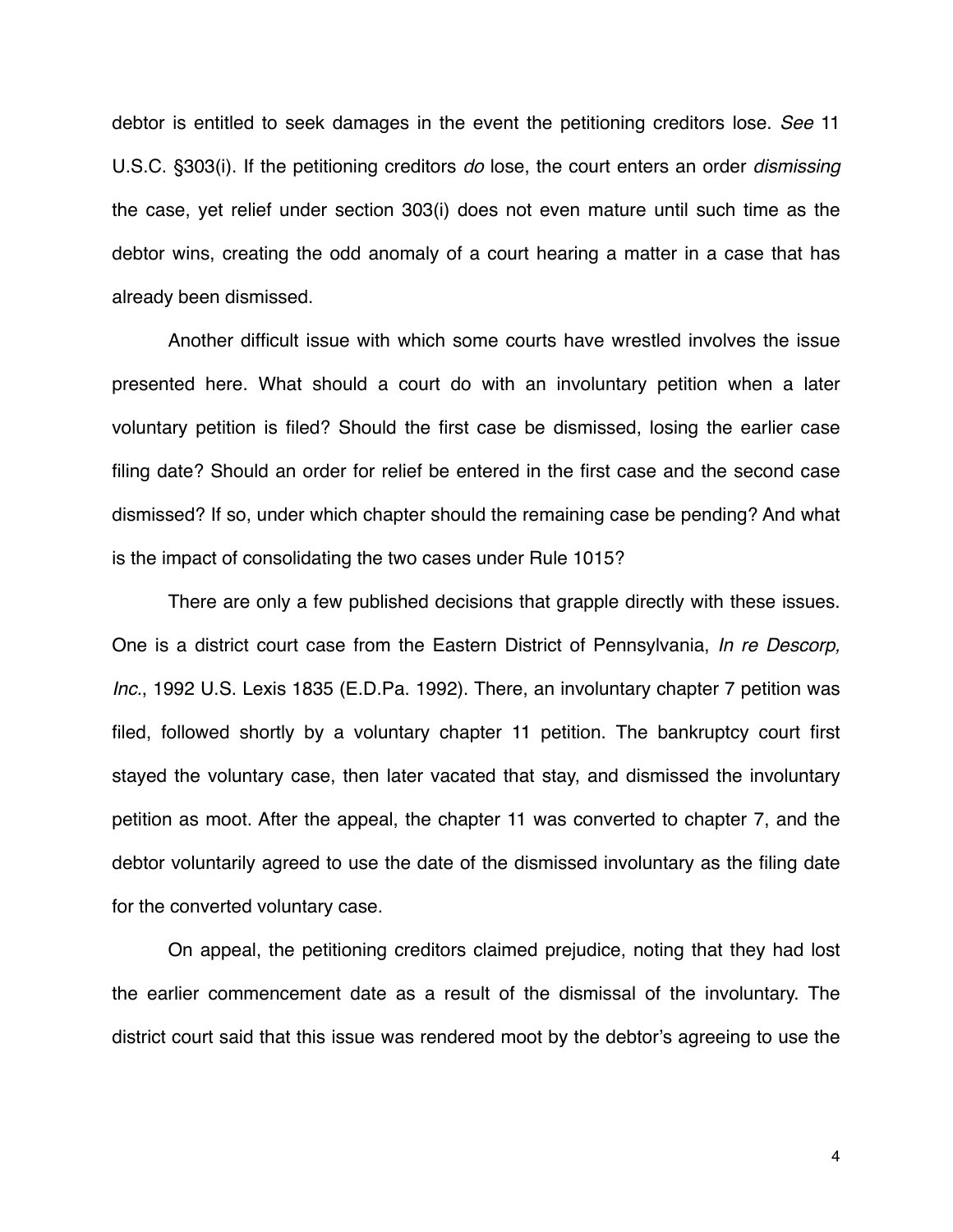earlier date as the date of filing.<sup>[1](#page-4-0)</sup> It then went on, however, to rule that the dismissal of the involuntary case was otherwise proper in any event. The court offered that the petitioning creditors were not prejudiced by the bankruptcy court's action because they had been given an opportunity at the dismissal hearing to show prejudice, such as the loss of an avoidance action, as a result of the filing of the involuntary. The district court believed that the petitioning creditors needed to show that they knew of the existence of actual transfers that might be subject to avoidance and which would also be lost if the later filing date were used, and cited to an Act case from 1927, *In re Anderson Motor Co.*, 18 F.2d 1001 (N.D.Tex. 1927), for support. The *Descorp* court noted that the petitioning creditors in its case had not offered any evidence to that effect.**[2](#page-4-1)**

The *Descorp* court acknowledged that Rule 1015 permits the consolidation of two cases both involving the same debtor, *see* Fed.R.Bankr.P. 1015(a), but ruled, in effect, that a rule which permits consolidation does not *require* consolidation -- the first case can also be simply dismissed, furthering the interests of avoiding unnecessary costs

<span id="page-4-0"></span><sup>1</sup> The district court was wrong on this point, as the debtors' stipulation could not be binding on third parties who might be the target of avoidance actions. Those parties could rightfully claim that simple due process prevents the debtor's unilateral alteration of the "date of commencement" by stipulation when the parties defending an avoidance did not so stipulate. Those parties could thus rightfully maintain that the date of the commencement of the case, for purposes of measuring look back periods in sections 547 and 548, for example, would have to be the actual date of commencement of the voluntary case, not the "stipulated date" asserted by any trustee bringing the avoidance action. The district court did not apparently anticipate this wrinkle, and does not further discuss the question in its opinion.

<span id="page-4-1"></span><sup>&</sup>lt;sup>2</sup> The district court also suggested that the bankruptcy court's dismissal based on mootness meant that the petitioning creditors would always be free to raise the issue of newly discovered potential causes of action that would be lost as a result of the dismissal of the earlier filed involuntary by proper pleadings if they later discovered such actions. *Id.*, at \*7. To do so, the petitioning creditors would have to file a motion under Rule 60(b). If the motion were granted, the court would then have to enter an order for relief in that case (presumably uncontested by the debtor, who would already be dispossessed of its property by virtue of the later voluntary filing). The two cases would then be consolidated under Rule 1015, with the earlier case filing controlling the date of commencement. Any gap creditors would then have to be factored into the trustee's distribution. The court in *Descorp* does not think through whether the trustee in the later filed case would have standing to seek reconsideration of the dismissal of the earlier filed involuntary, on grounds of having discovered transfers avoidable only if the earlier commencement date were available.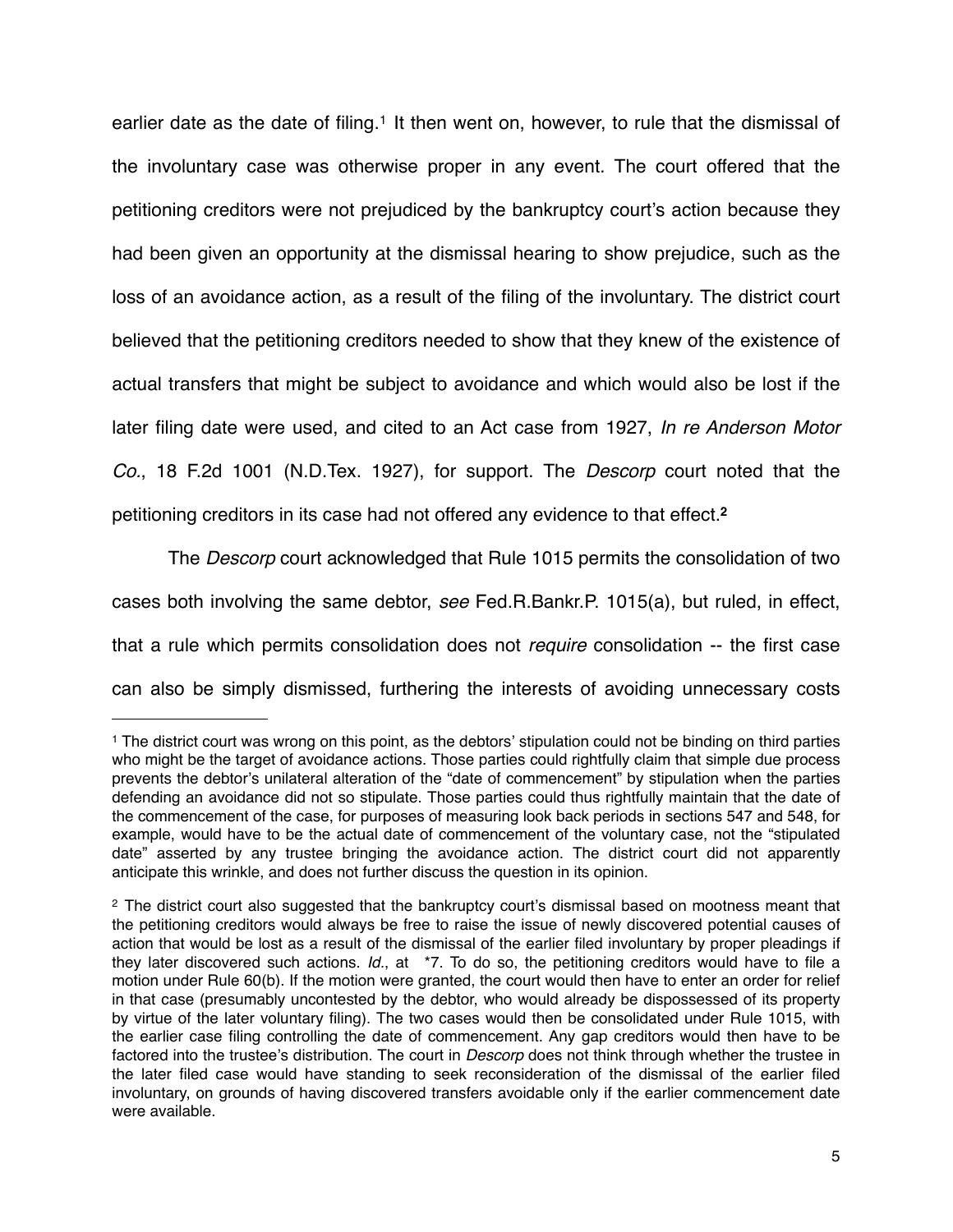and delays, as contemplated by subsection (c) of Rule 1015, *provided no rights are prejudiced*. *Id.*, at \*9.

Two earlier bankruptcy court decisions took a slightly different approach. In the first case, *In re Lamb*, two bankruptcy cases were filed in two different districts. *In re Lamb*, 40 B.R. 689 (Bankr. E.D.Tenn. 1984). The first was an involuntary case, filed in Tennessee. The second was a voluntary petition, filed in Kentucky. The debtor wanted the Kentucky court to decide the venue question, and mounted several arguments before the Tennessee court, one of which was that an order for relief could never be entered in the involuntary case once a voluntary petition was filed, because the voluntary petition *constitutes* an order for relief, and it was "entered" before the court adjudicated the involuntary petition. Judge Kelley had this to say in response:

This argument ignores the more serious problems that will result if the voluntary case proceeds and an order for relief is entered on the earlier involuntary petition. The involuntary case will be the first case and should take precedence. The rights of the trustee in the involuntary case generally will accrue at the time of filing of the involuntary petition. He may be able to require the trustee and other parties in the voluntary case to undo what they have done. The proper procedure is to ask the court where the involuntary petition was filed to let the voluntary case proceed but in such a way that the rights of the petitioning creditors will be protected. There is always the possibility that creditors will rush to the courthouse with an unfounded involuntary petition in order to cut off the expected filing of a voluntary petition, but the court where the involuntary petition is filed can consider this fact in ruling on a motion under Rule 1014 (b) or in deciding whether to allow the voluntary case to proceed.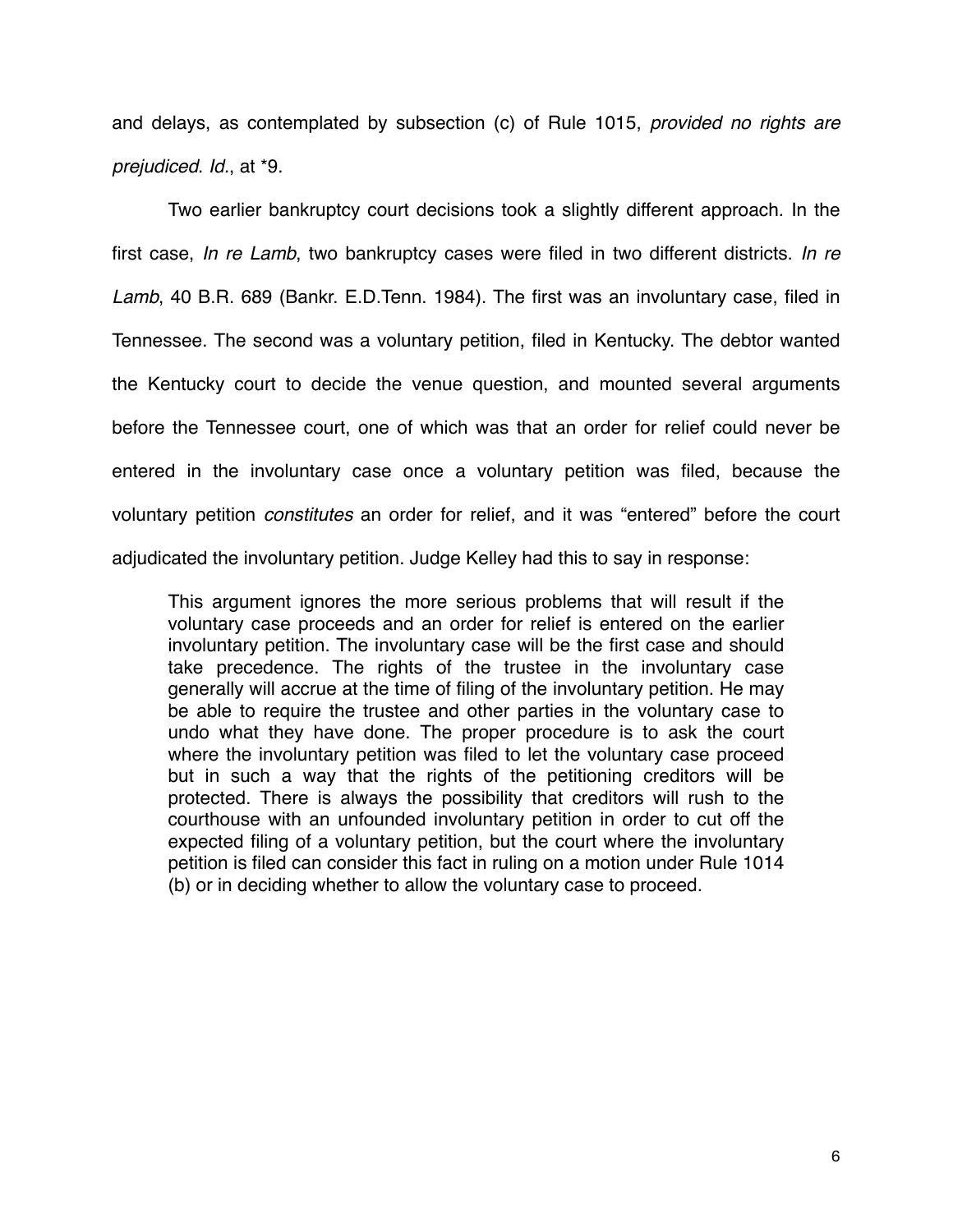*Id.*, at 691[.3](#page-6-0) Judge Kelley also noted that the filing of a voluntary case is *not* a sufficient defense to an involuntary petition. *Id.,* at 693.

The second case, *In re Westover Hills Ltd.*, involved an involuntary petition against a partnership, filed by a partner, followed by a voluntary petition filed by the partnership, through its general partner, just a few hours later. The two filings resulted from the general partner's uncertainty about his authority to file. *In re Westover Hills Ltd.*, 46 B.R. 300 (Bankr. D.Wyo. 1985). The court there concluded that, because the two cases were separated only by hours rather than days, no rights of creditors could be affected. The court then dismissed the involuntary case without entering an order for relief in that case.

The idea that creditors ought to have show prejudice in order to prevent the dismissal of an involuntary case once the debtor files a voluntary petition has its antecedents in pre-Code law. *See In re Anderson Motor Co.*, 18 F.2d 1001 (N.D.Tex. 1927). In that case, an involuntary was commenced by creditors against two persons, Kelso and Anderson, doing business as "Anderson Motor Company," seeking an adjudication of bankruptcy for both. Anderson then filed a voluntary petition for the partnership and himself, praying adjudication as a bankrupt both for the entity and for both the partners. Anderson was immediately adjudicated a bankrupt, though Kelso put up a fight. The petitioning creditors sought consolidation of the involuntary case against the partners with the voluntary case filed by the partnership. It was in that context that

<span id="page-6-0"></span><sup>3</sup> Judge Kelley did not discuss Rule 1015(a), which is expressly designed to permit the consolidation of two cases both involving the same debtor. If two cases are pending in different districts, the court with the first filed case would properly decide the venue question. *See* Fed.R.Bankr.P. 1014(b). The court with the later filed case is expected to stay its proceedings until the court with the first filed case determines venue. Once venue is decided, the court with the case in the wrong venue would transfer the case to the court with the properly venued case, after which the latter court could then consolidate the two cases. This mechanism largely resolves some of the concerns expressed by Judge Kelley.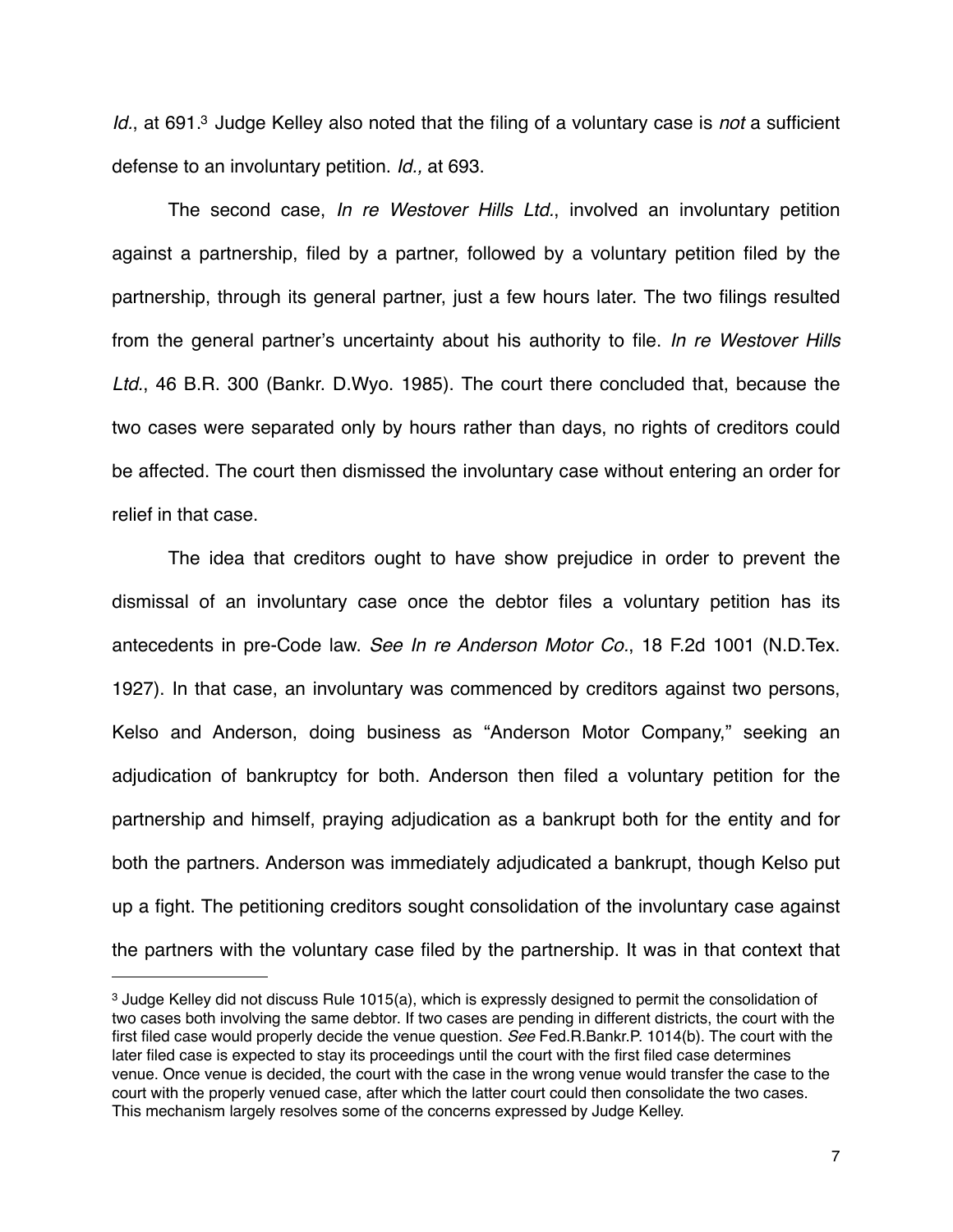the court next observed that "unless some question of the preservation of a right under the earlier filing of an involuntary petition arises, there should be an adjudication upon the subsequent voluntary petition." *Id.*, at 1001 (citing cases). The court, in other words, did not have a set of facts that would satisfy the issue of preservation of rights before it because the involuntary petition did not involve the same entity as did the voluntary petition. The court did go on to observe

Practical considerations appeal to the courts. There is really no reason for going to the expense, trouble, and time for a trial upon an involuntary application, after a voluntary petition shall have appeared. Ordinarily the creditors are interested in having a quick adjudication. It is only where, by reason of the time that may have elapsed between the filing of the two that the trustee may be unable to recover property or avoid preferences, the court would stay or suspend a voluntary petition, in order that the voluntary proceedings [sic: should be ʻinvoluntary'] might go forward. There is no suggestion of any such necessity here. There appears to be no reason for the consolidation of the two, even if that could be done ...

*Id.*, at 1002.

The court's statement about a "general rule" favoring adjudication of the voluntary case over the involuntary case, then, grew from its concern about cost and delay, issues that were much more compelling under pre-Code law. Under the Act, to prove up an involuntary petition, petitioning creditors had to prove up certain "acts of bankruptcy." *See* 1 Collier on Bankruptcy, 14th ed., ¶ 3.03 (Matthew Bender 1974)[.4](#page-7-0) Voluntary petitions, by contrast, did not require such a showing. *Id.* The acts of

<span id="page-7-0"></span><sup>4</sup> An act of bankruptcy consisted of (1) concealment of property with intent to hinder, delay or defraud creditors (similar to current section 727(a)(2)), (2) making a preferential transfer as defined under the Act (similar to current section 547(b)), (3) allowing a creditor to obtain a judgment lien while insolvent (and not discharging the lien in 30 days), (4) making an assignment for the benefit of creditors, (5) allowing the appointment of a receiver while insolvent, or (6) admitting in writing an inability to pay debts and being willing to be adjudged a bankrupt. Bankruptcy Act, § 3(a), *codified at* 11 U.S.C. § 21(a) (repealed), *reprinted in* 1 Collier on Bankruptcy, 14th Ed., at p. 391 (Matthew Bender 1974). A putative debtor enjoyed a right to a jury trial on an involuntary petition.*See In re Rodgers-Meyers Furniture Co.*, 46 F.2d 121, 122 (N.D.Tex. 1931). Needless to say, the trial of these issues, especially with a jury, could be both lengthy and expensive.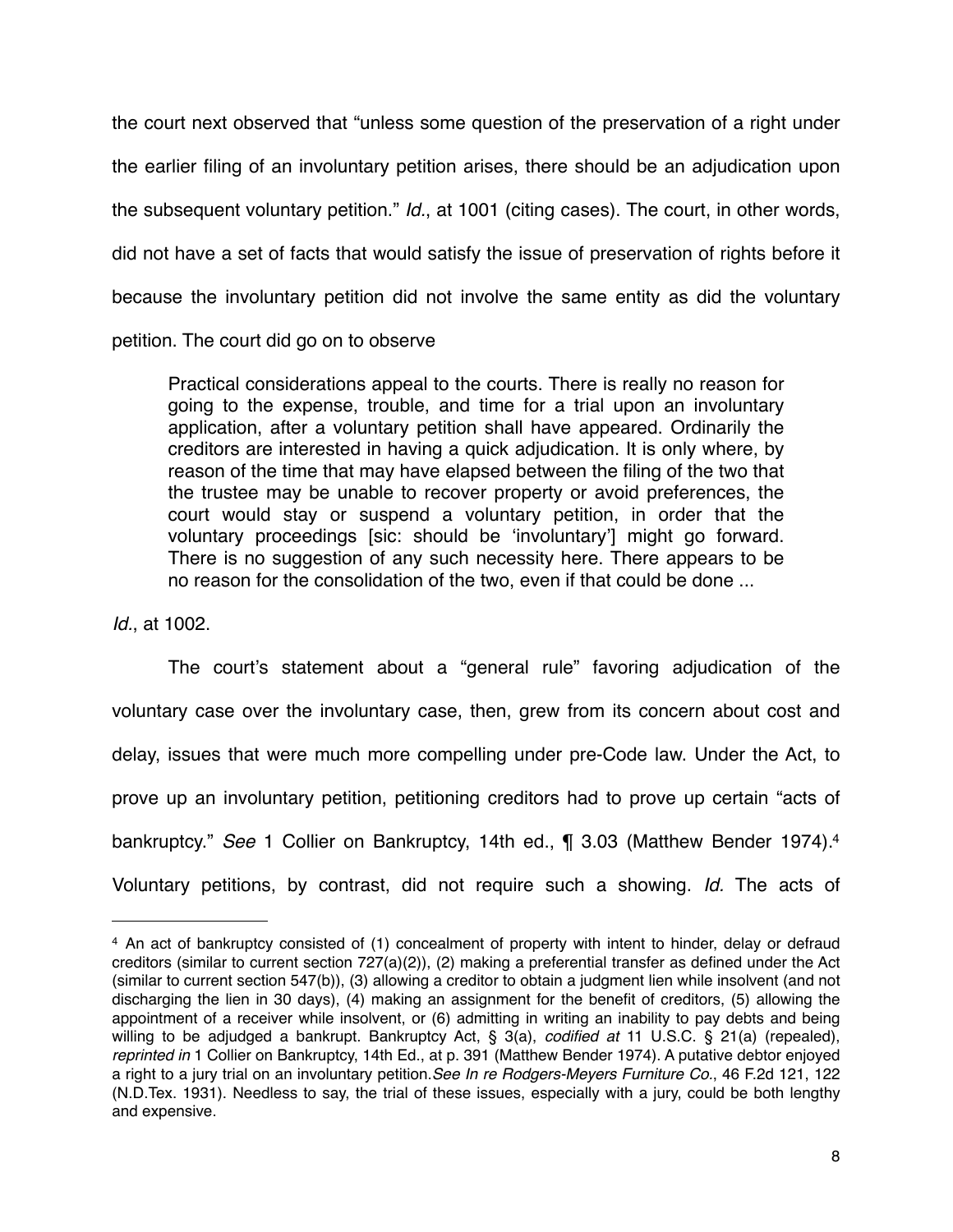bankruptcy were fact-intensive and difficult of proof. The trial of such an action could require extensive discovery, and the debtor had a right to a jury. The adjudication process could thus stretch on for many months, severely hampering the debtor's ability to continue to function (if it was a business operation). Thus, the court's concerns expressed in *Anderson Motor Co.* was more than justified. Little wonder that courts were loath to force the debtor through the time and expense of a trial over "acts of bankruptcy" when the debtor opted to file a voluntary petition, in effect giving the creditors want they want.

Another court (also in the Northern District of Texas) deciding another involuntary

petition issue under the Act had this to say on the subject:

Many questions of practice are confided to the sound judicial discretion of the trial court. The cold command of the statute is that either an adjudication or a dismissal shall take place forthwith upon a voluntary application. The right of the alleged bankrupt to contest allegations that are made as to insolvency and as to alleged preferential and fraudulent acts, and to make such contests before a jury, must and does, of necessity, require time. A debtor preferring creditors and otherwise breaching the provisions of the bankruptcy law for the equality of creditors could defeat the recovery of preferences by asserting his rights to have his cause heard before a jury, and, after the expiration of the requisite four months, file a voluntary petition. Such a proceeding would not be for the best interests of the estate. It would favor the very thing that the bankrupt act was formulated to prevent.

When an involuntary petition is pending, and a voluntary petition follows, an adjudication should be had upon the voluntary, provided no injury will be done the estate, and provided the best interests thereof are vouchsafed.

The voluntary petition constitutes an admission "in writing [if the bankrupt's] inability to pay his debts and his willingness to be adjudged a bankrupt on that ground, but it does not admit insolvency, unless the schedules so show, nor does it admit any preferential or fraudulent conduct such as it usually alleged in involuntary applications.

*In re Rodgers-Meyers Furniture Co.*, 46 F.2d 121, 122 (N.D.Tex. 1931).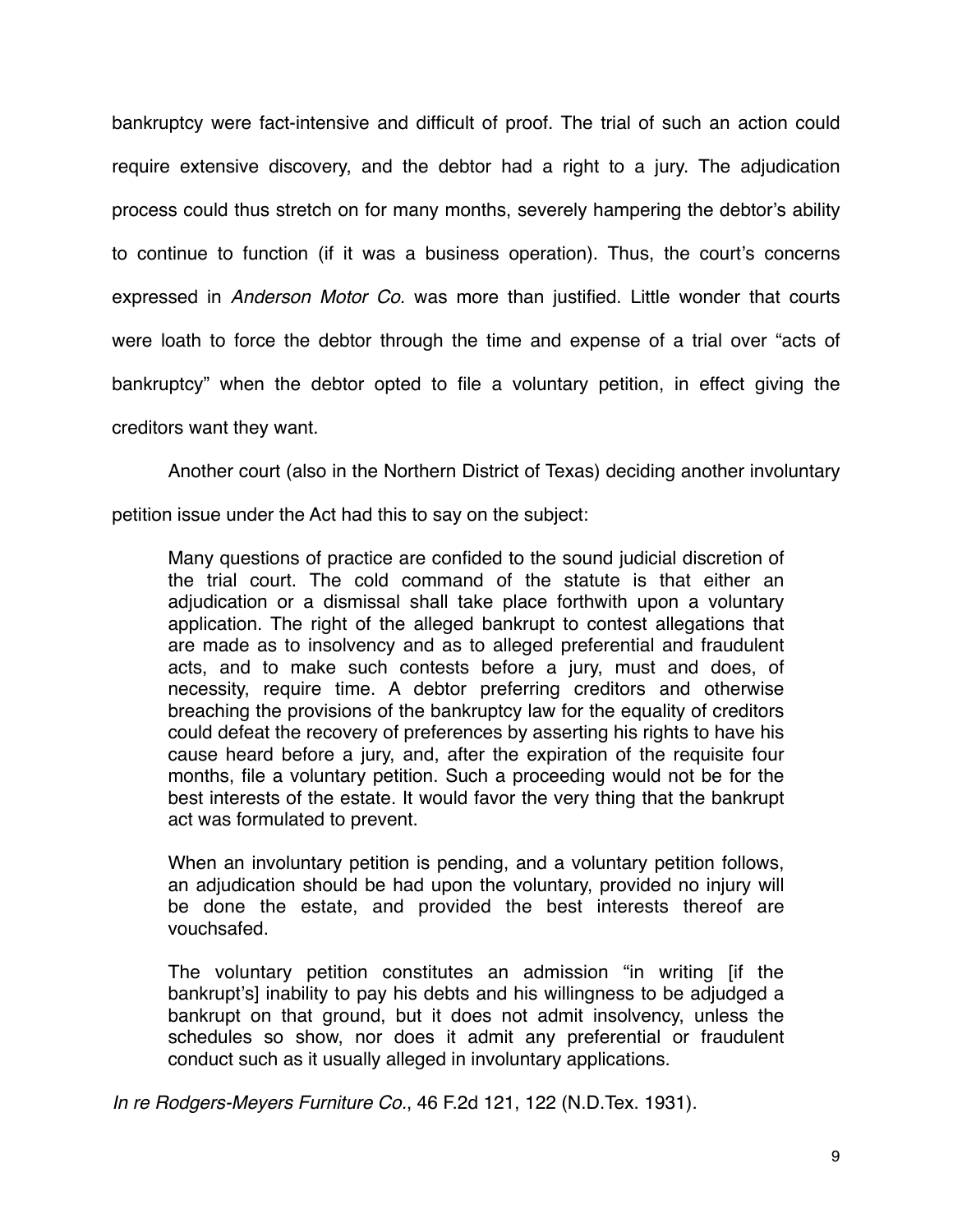The district court's observations in *Rodgers-Meyers* bear close examination, because of what they teach us about current practice under the Code. The concerns about delay in the adjudication of involuntary cases are still echoed in the Code, as well as in the Rules, that is clear. *See supra*. But the situation under the Code is entirely different, because the nature and the extent of the delay under the Code is so dramatically less. No longer must petitioning creditors establish "acts of bankruptcy" involving extensive discovery, proof of fraudulent intentions, and the like. And no longer does the debtor have the right to a jury trial on the involuntary petition. The petitioning creditors under the Code need only establish their own eligibility under section 303(b), and that the debtor is not generally paying its debts as they become due. *See* 11 U.S.C. § 303(b), (h)(1). They present their case not to a jury but to the bankruptcy court. *See*  28 U.S.C. § 1411(b) (court may order the issues arising under section 303 to be tried without a jury). Thus, the reluctance found in Act cases to proceed with adjudication of an involuntary petition is out of place when involuntary petitions are presented under the Code. When one appreciates the context in which the pre-Code courts expressed their preference for dismissal of involuntary petitions once voluntary petitions are filed, one can quickly see that quoting those reservations in the Code context is, well, out of context.

Indeed, if anything, the Code presents an affirmative opportunity for tactical behavior on the part of the debtor not as readily available to debtors under the Act. Under the Code, a debtor who files a voluntary petition does not have to "prove" it is entitled to bankruptcy relief. There is no judicial "adjudication" as there had to be under the Act. The filing of a voluntary petition *constitutes* an order for relief (*i.e.*, an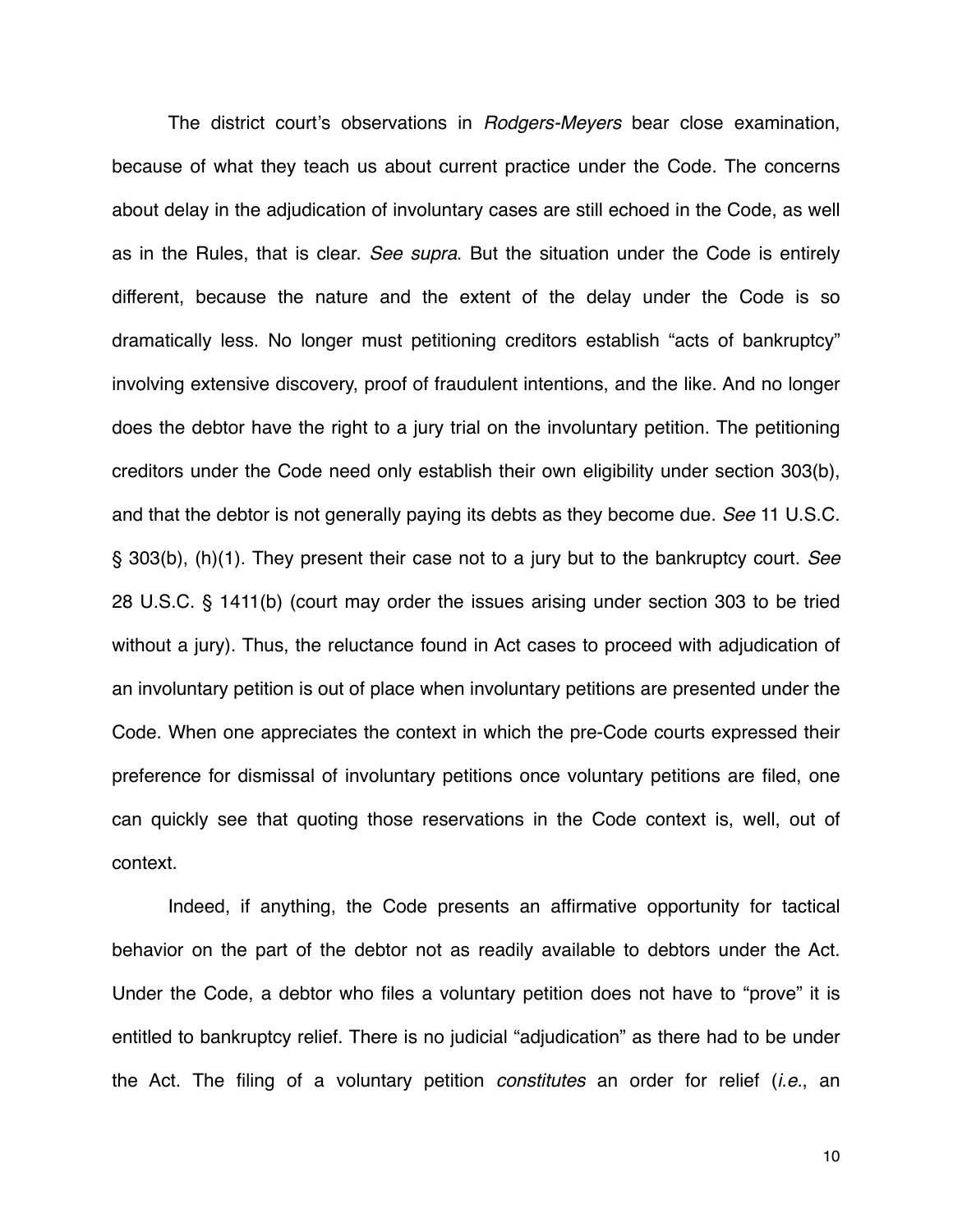adjudication). *See* 11 U.S.C. § 301. That means that the debtor can elect to "time" its voluntary petition to maximize the sheltering of pre-petition transfers. By the same token, however, the filing of a voluntary petition, while not necessarily proving that the debtor is unable to pay debts as they become due, is certainly some evidence of that fact. Thus, a court could, like the court in *Rodgers-Meyers Furniture*, construe the voluntary petition as the functional equivalent of an admission that relief is warranted with respect to the involuntary petition. *See id.*

The district court in *Descorp* quoted at length from *Anderson Motors* in reaching its conclusion that the involuntary petition should be dismissed, in favor of the voluntary filing, absent an affirmative showing of prejudice by the petitioning creditors. Now we see that the court's citation was taken woefully out of context, failing to take into account the very different (and onerous) procedures that were in place in the 1920's and 1930's for handling involuntary petitions. *Descorp*'s observations carry considerably less force as a consequence. The reality is that there is much *less* reason today to accede to the filing date voluntarily selected by a debtor over the filing debt selected by that debtor's creditors. The debtor has every reason to time its filing to shelter vulnerable transfers, and the ability to file a petition that constitutes an order for relief without the necessity of an adjudication makes it that much easier to pursue that strategy. Petitioning creditors, meanwhile, often file either to prevent a potential transfer or to preserve the ability to recover transfers in the past. Unsecured creditors often have the least information about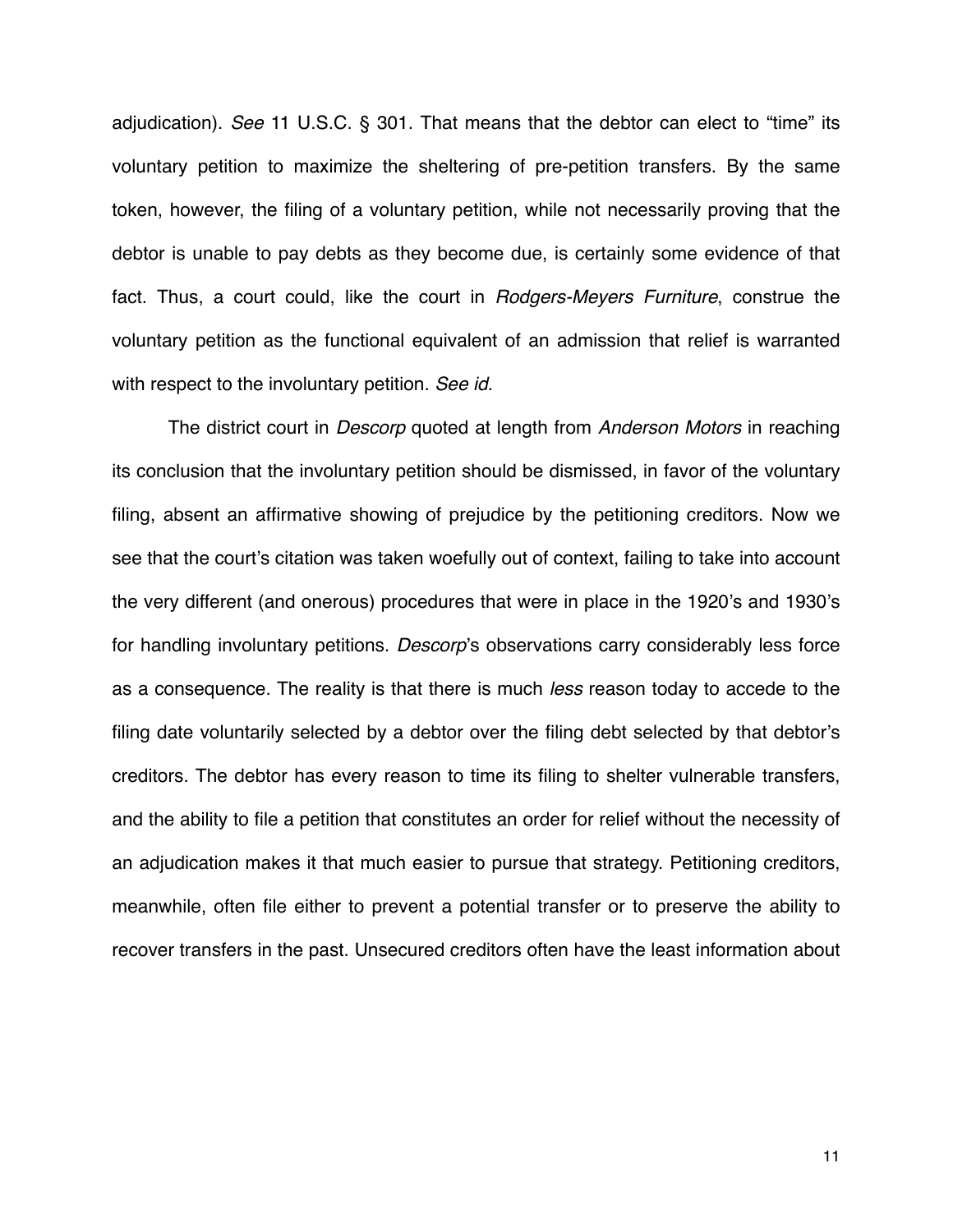what's really going on with the debtor.*[5](#page-11-0)* They often cannot know with any certainty whether there even have been any wrongful transfers, much less whether they are trapped by the filing date selected. They are thus often the least able to demonstrate prejudice resulting from the dismissal of the involuntary petition. Finally, nothing in the Code itself even suggests that creditors must show prejudice, along the lines suggested in *Descorp*, to prevent dismissal of an involuntary petition upon the filing of a voluntary petition.

Given that the observations in *Descorp* were drawn from Act jurisprudence and its very different context, and given that those observations have the potential for inviting strategic behavior by debtors, the facile conclusion that the filing of a voluntary petition ought in the usual case to result in the dismissal of the involuntary petition is one that this court rejects.

The fact that Rule 1015(a) contemplates the consolidation of two cases involving the same debtor lends support to a different rule -- that the filing of a voluntary petition while an involuntary petition is pending ought to be treated as the functional equivalent of an admission by the debtor that an order for relief should be entered in the involuntary case, with the two matters then being consolidated under the first filed case, thereby maximizing the look-back period for purposes of chapter 5 avoidance actions,

<span id="page-11-0"></span><sup>5</sup> *See* Lynn G. LoPucki, *The Death of Liability*, 106 Yale L.J. 1, 43-44 (1996). Professor LoPucki describes a system whereby an enterprise can be rendered "judgment proof" with regard to certain kinds of creditors (especially involuntary creditors such as tort victims) through a system of financing involving a combination of asset securitization and secured loans. He observes that "To justify the change in method of financing, the savings from the elimination of liability must exceed the additional costs, if any,of the new forms of financing and occasional bankruptcy reorganizations. For many businesses, judgment proofing is not cost effective for the simple reason that the businesses generate little liability and thus have only low costs to eliminate." *Id.* The force of this observation is especially great on the facts of this case, where a debtor is being pursued by an involuntary creditor (a victim of wrongful conduct, according to a state court jury).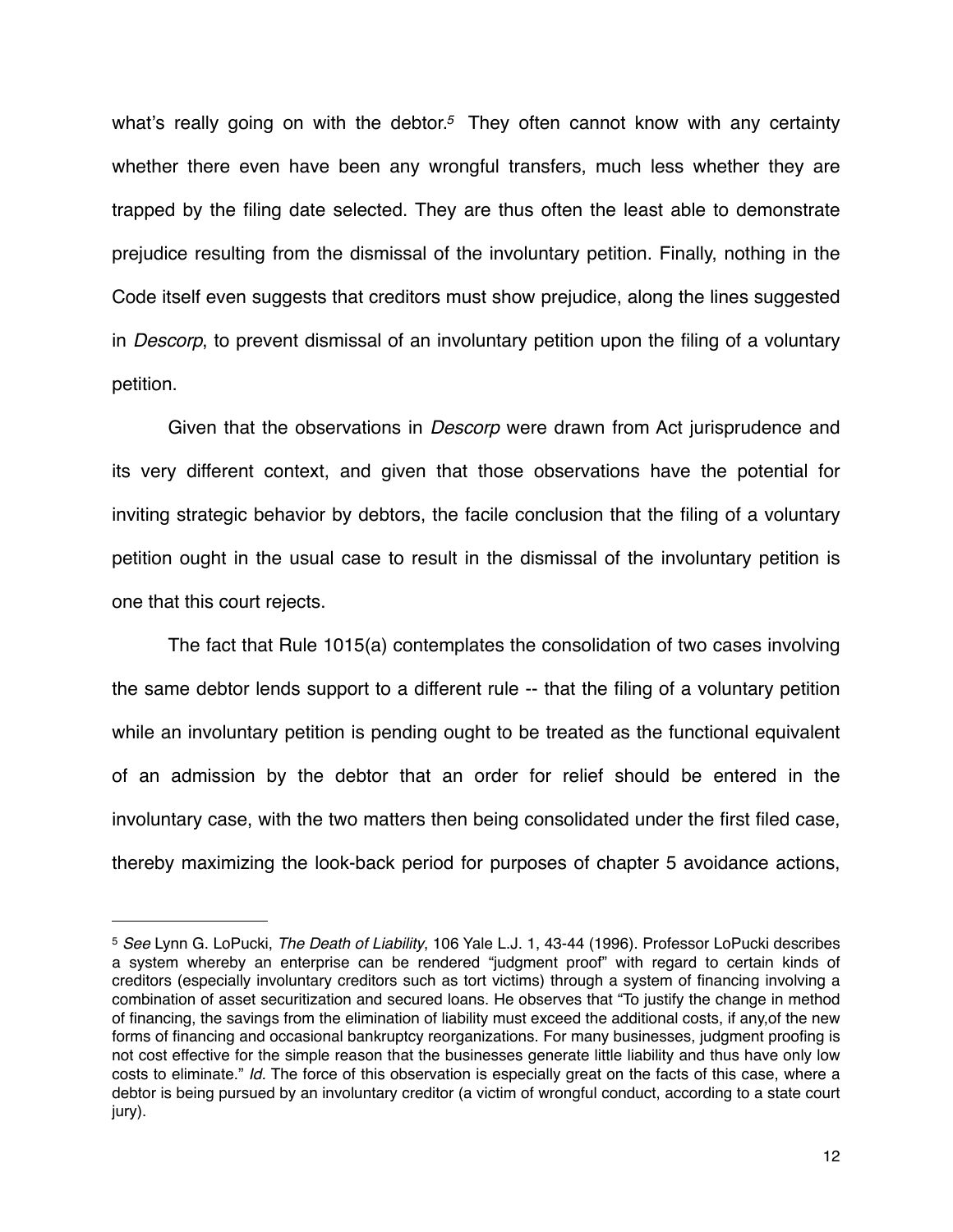and minimizing the possibility of wrongful transactions between the filing of the two cases.*[6](#page-12-0)* That is the rule adopted here by this decision -- the filing of a voluntary petition while an involuntary petition is pending will result (in the usual case) in the entry of an order for relief in the involuntary case, and the consolidation of both cases pursuant to Rule 1015(a) under the first filed case number (again, in the usual case).[7](#page-12-1)

This is not to say, however, that the chapter choice made by the petitioning creditors should control. True enough, the debtor might not have filed a voluntary petition when it did but for the filing of the involuntary case. But the Code *does* make the filing of a voluntary petition easy -- and affords the debtor the absolute right to select the chapter under which it files. *See* 11 U.S.C. § 301. There is no court hearing to determine whether the debtor "qualifies" for bankruptcy, as there was under the Act, nor is there a court hearing to determine under which chapter the debtor should be permitted to proceed. *See generally* H.R.Rep. No. 595, 95th Cong, 1st Sess 321 (1977). What is more, even if an order for relief is entered on a petitioning creditor's involuntary chapter 7 petition, the debtor has a near unbridled right to convert the case to chapter 11. *See*  11 U.S.C. § 706(a) ("the debtor may convert a case under this chapter to a case under

<span id="page-12-0"></span><sup>6</sup> If a transfer occurs after the involuntary case is filed, but before the voluntary petition is filed, and the involuntary case is later dismissed, then any transfers in the intervening period would be vulnerable to avoidance only under sections 547 or 548, with all the attendant prerequisites that must be satisfied in those sections. By contrast, if the involuntary is not dismissed, but an order for relief is entered instead, then transfers in the intervening period will be subject to avoidance under section 549, at least to the extent that a given transfer exceeds the value given the debtor in exchange. *See* 11 U.S.C. § 549(a), (b). Thus, a rule of consolidation also discourages opportunistic transfers in the gap period.

<span id="page-12-1"></span><sup>7</sup> The *caveat* is that there may well be the case that arises in which, because of the unique facts of the case, an order for relief should *not* be entered in the first case. It is difficult to imagine what those facts might be, frankly, but a debtor ought to be able to argue, at the very least, for a dismissal of the involuntary case, on a showing of cause, thereby assuring that the filing date for the second-filed case will control. The concerns of court decisions under the Act about findings made in the adjudication of an involuntary case are inapposite, because it is no longer necessary to establish "acts of bankruptcy" to obtain an order for relief in an involuntary case under the Code. Still, there might be other unique factual scenarios that might warrant a dismissal of the earlier filed case. Thus, the *caveat*.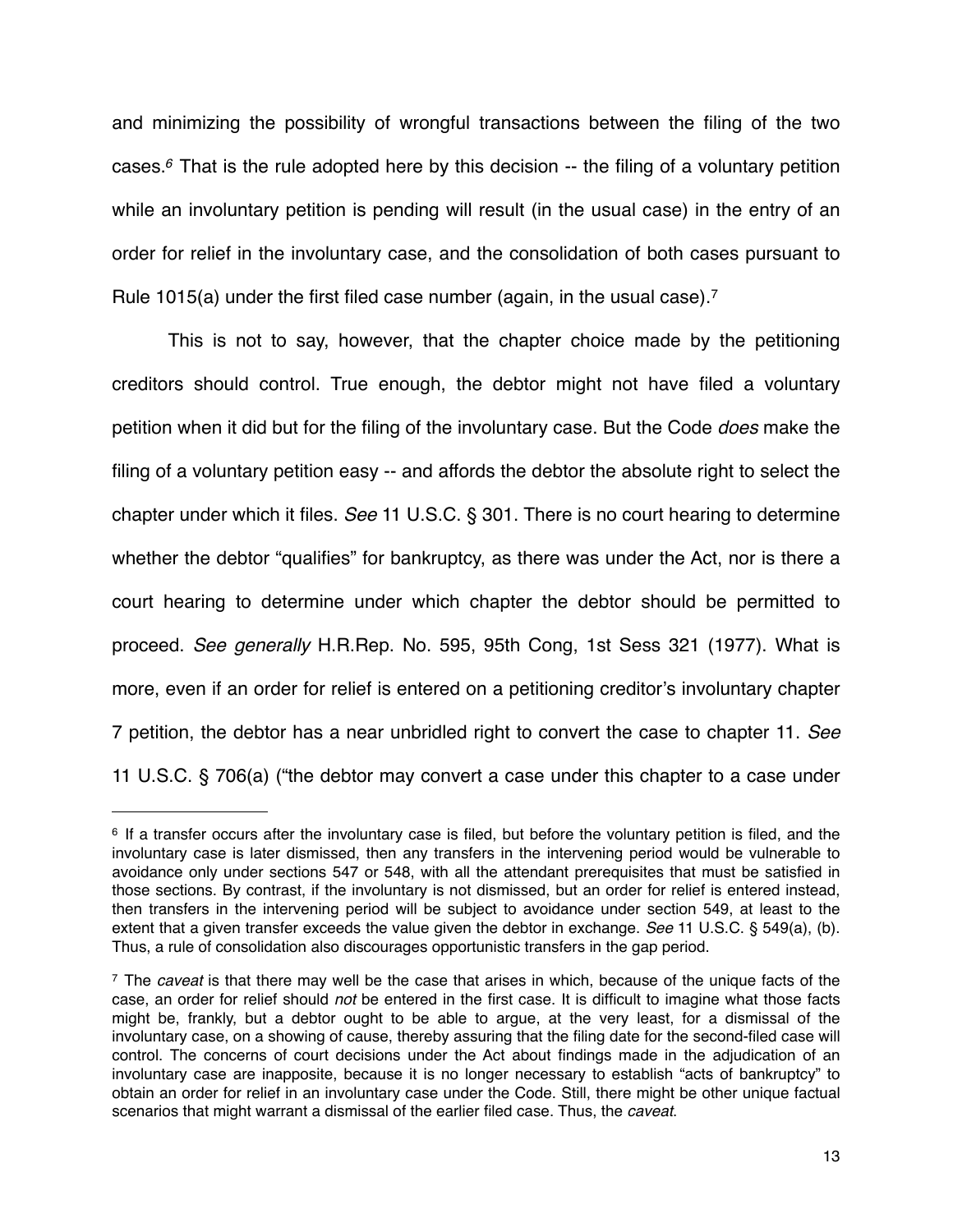chapter 11 ... at any time"); H.R. Rep. No. 595, 95th Cong, 1st Sess 390 (1977) (saying that the debtor has a one-time absolute right of conversion of a liquidation case to a reorganization case). The House Report observes that "the policy of the provision is that the debtor should always be given the opportunity to repay his debts ..." *Id.* Not surprisingly, the Rules contemplate that, while a conversion under section 706 is accomplished by motion, it is not a contested matter, and a court may rule on the motion without a hearing. *See* Fed.R.Bankr.P. 1017(f)(2); *see also* Advisory Committee Note (1987), *reprinted in* Norton Bankr. L. & Pract. 3d, Federal Rules of Bankruptcy Procedure, pamphl. ed. at 71 (Thomson-West 2009-2010) ("no hearing is required on these motions unless the court directs").

The debtor's choice of chapter thus ought to be honored, even if that choice is expressed as a voluntary petition filed after petitioning creditors have filed an involuntary petition. *See, e.g. Matter of Omaha Midwest Wholesale Distributors, Inc.*, 94 B.R. 160, 162 (Bankr. D.Neb. 1988). Section 706(a) permits the debtor to convert "a case under this chapter" without reference to whether an order for relief has been entered. What is more, the filing of an involuntary petition commences a case. *See* 11 U.S.C. § 303(b). Thus, there is little practical reason to deny a debtor, the subject of an involuntary, the preference it has expressed for a given chapter, whether by the filing of a motion to convert (triggering what the legislative history to the Code describes as "an absolute right") or by the filing of a voluntary petition under a given chapter in the face of an involuntary. There is every reason, to the contrary, to honor that choice, given the intentions of Congress expressed in both the structure of the Code and in the legislative history to the Code.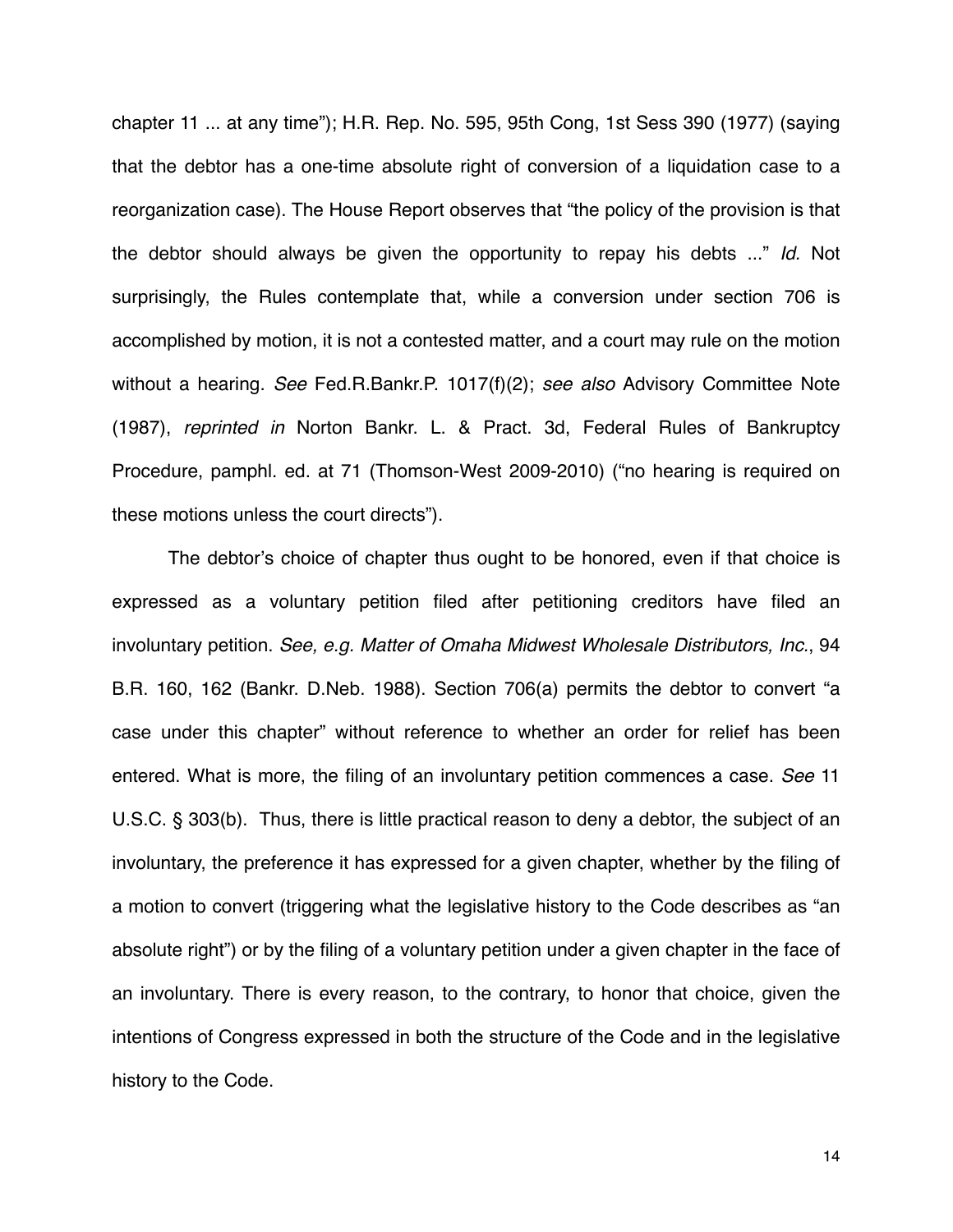The petitioning creditors here maintain that *their* choice of chapter should be honored, given that it is the petitioning creditors that are forcing the issue with a filing. The court is not insensitive to those concerns. However, the interests of creditors yield to the interests of the debtor when it comes to the choice of chapter under which the case is initiated, at least as an initial matter. Creditors are given ample opportunity to demonstrate that a given debtor should not enjoy the benefits of a given chapter by filing motions either to convert the case or to appoint a trustee in the case. Both such motions, however, require a showing of cause. *See* 11 U.S.C. § 1112(b), 1104(a). Thus, we do not presume that the creditor's choice of chapter is honored, and require the debtor to prove differently. Quite the contrary. The Code gives the debtor the ability to file voluntarily, and to choose under which chapter the debtor wishes to proceed, without court intervention. The Code gives the debtor the one-time right to convert a case to a different chapter, once again with virtually no judicial intervention[.8](#page-14-0) By contrast, the Code gives creditors the ability to seek conversion to another chapter, but the burden is clearly placed on the creditors. These clearly expressed preferences should be honored in the context of involuntary petitions as well.

Thus, as did the court in *Omaha Midwest Wholesale Distributors*, this court will honor the debtor's choice of chapter as expressed by its having filed a voluntary petition under chapter 11, and will not further require the debtor to take the additional step of filing a motion to convert the involuntary petition to chapter 11. *See Omaha Midwest* 

<span id="page-14-0"></span><sup>8</sup> Once again, the *caveat* is made because the Bankruptcy Rules do provide that the conversion from chapter 7 to chapter 11 (and from chapter 11 to chapter 7) is done via motion, not mere notice. *See* Fed.R.Bankr.P. 1017(f)(2). The Advisory Committee Note, cited *supra*, also notes that the court *may* at its discretion direct a hearing on a motion to convert. Finally, the Supreme Court has indicated that a court might intervene in a debtor's decision to convert a chapter 7 case to chapter 13, despite the apparent "absolute right" to so convert. *In re Marrama*, 549 U.S. 365 (2007). There is little reason to confine the Court's ruling in *Marrama* to the chapter 13 context.